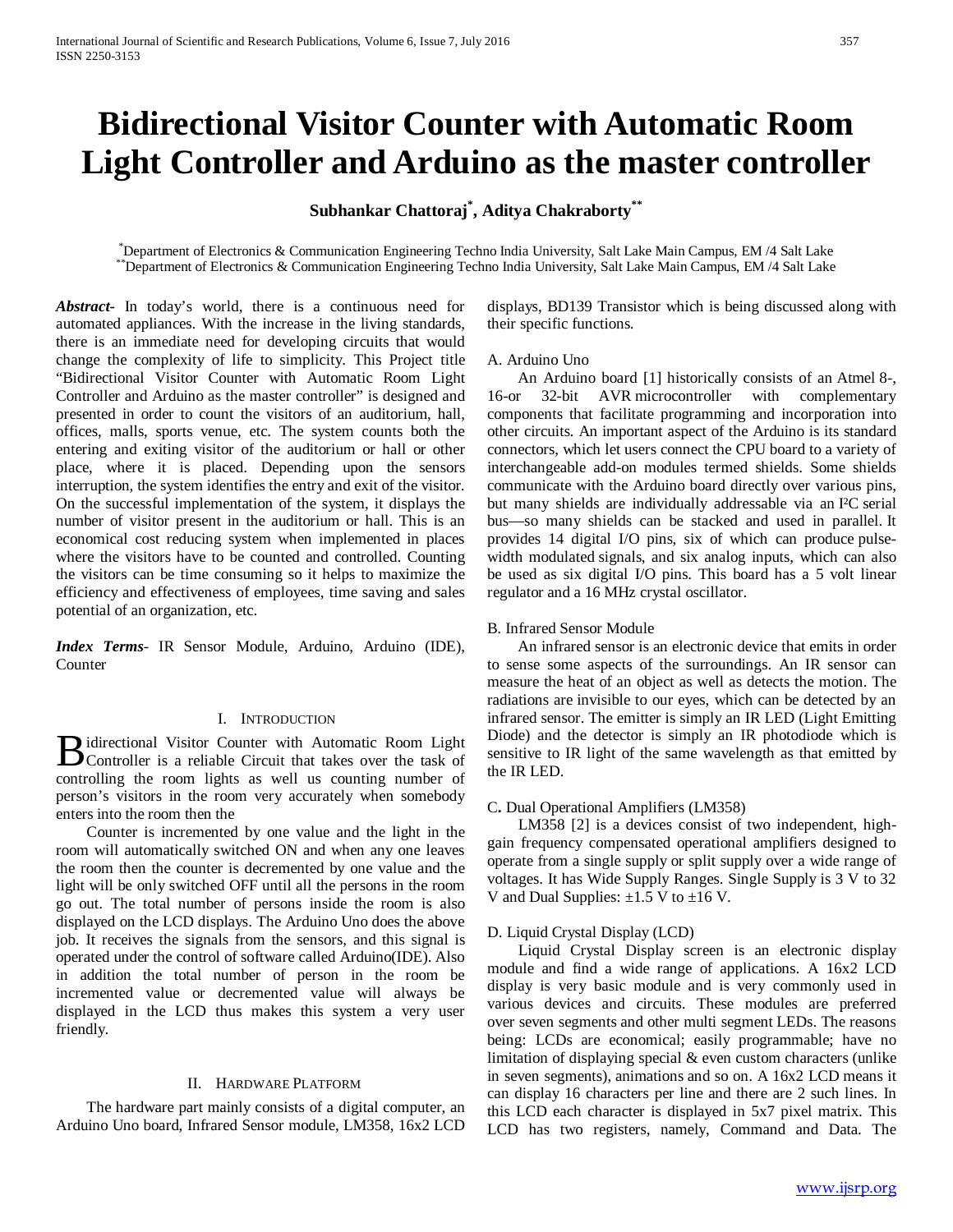command register stores the command instructions given to the LCD. A command is an instruction given to LCD to do a predefined task like initializing it, clearing its screen, setting the cursor position, controlling display etc. The data register stores the data to be displayed on the LCD. The data is the ASCII value of the character to be displayed on the LCD.

#### E. Transistor (BD139)

 The BD139 [3] is a through hole NPN complementary low voltage transistor in TO-126 (SOT-32) package. This device manufactured in epitaxial planar technology. Used for audio amplifiers and drivers, utilizing complementary or quasi complementary circuits. Collector to emitter voltage (Vce) is 80V, Collector current (Ic) is 1.5A, Power dissipation (Pd) is 12.5W, Collector to emitter saturation voltage of 500mV at 0.5A collector current, DC current gain (hFE) of 25 at 0.5A collector current and Operating junction temperature range from 150°C

#### III. METHODOLOGY

 In this paper our main aim is to propose model for visitor counter. Proposed system architecture is shown in Figure 1.1



**Fig 1.1.A block diagram representing the circuit developed**

 The System is based on the interruption of IR beam. An IR beam is used as the source of light beam. Bidirectional Visitor Counter with Automatic Room Light Controller and Arduino as the master controller has two sections. The transmitter is a IR diode. It should be powered with 5 volt DC supply and fixed on one side of the door frame. The receiver has a RX at the front end.

# A. Monitoring Arduino Reading

 Arduino enables users to monitor various kinds of sensors such as IR sensor and motion detectors in real-time. The analog and digital pins on the Arduino board can serve as general purpose input and output pins (GPIO).Usually The ATmega328 microcontroller embedded on the Arduino board contains the analog-to-digital converter (ADC), which converts the analog input signal to a number between 0 and 1023.

 The integer number is always proportional to the amount of the voltage being applied to the analog input. Any sensor operating on 5 volts can be directly connected to the Arduino board. The prototype has been implemented on the board

#### B. Controlling Actuators

 The triggering is finally done by Arduino gateway. While monitoring sensors in real-time. The Arduino takes action in real time to control the on/off of the led and controlling the buzzer.

 In this system it has two section one the transmitter section where the power supply and the light output is given. The other one is the receiver section where light input is taken and implemented on enters sensor circuit and exit sensor circuit.

# C. System Protection

.

 Often absurd variation in power supply results in damaging the components of the system. When the BD139 transistor is fed with the input power supply and supplies the outputs to the components it not only provides a liner power supply but also protects from the power surges.

# D. Infrared Sensing System

 The IR sensor modules contain IR diodes, potentiometer, Comparator (Op-Amp) and LED's. Potentiometer is used for setting reference voltage at comparator's one terminal and IR sensors sense the object or person and provide a change in voltage at comparator's second terminal. Then comparator compares both voltages and generates a digital signal at output one for enter sensor & second for exit sensor circuit.

# E. Counter Display

 In this section we have used LCD to display number of persons in the room. The system is designed using the Arduino(IDE) platform. When Arduino check for zero condition (Zero condition means no one in the room) and finds it is true then Arduino turn off the bulb by deactivating the relay through transistor. And if zero condition is false then Arduino turns on the light. Here is two functions for enter and exit. This increment or decrement is displayed in LCD.

# IV. EXPERIMENTAL EVALUATION

 In order to implement and demonstrate the system developed theoretically, we created a prototype that represents the system. Thus the whole system that is being developed is given below, (Fig. no: 1.2).